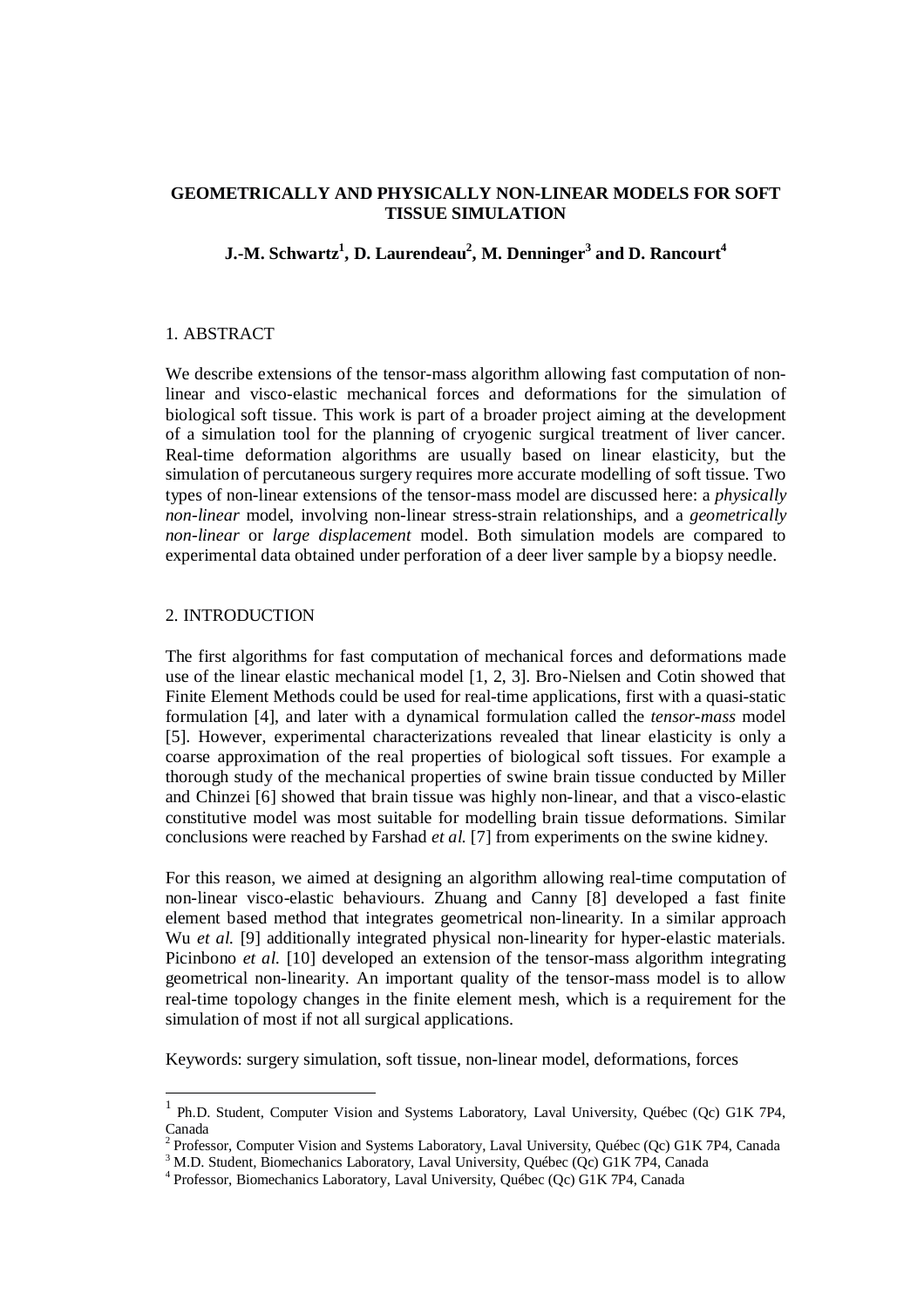#### 3. THE LINEAR ELASTIC TENSOR-MASS MODEL

In the tensor-mass algorithm, the modelled object is discretized into a conformal tetrahedral mesh as defined by finite element theory. Inside every tetrahedron *T<sup>l</sup>* , the displacement field is defined by linear interpolation of the displacement vectors of the four vertices of  $T_l$ . The linear elastic energy of tetrahedron  $T_l$  can then be expressed as a function of the displacements of the four vertices and of the two Lamé coefficients of the material,  $\lambda$  and  $\mu$ . The force vector  $f_{T_i(j)}$  applied to vertex *j* of tetrahedron  $T_i$  is defined as the derivate of the elastic energy and expressed by

$$
\mathbf{f}_{T_l(j)} = \sum_{k=0}^{3} \mathbf{K}_{jk}^{T_l} \mathbf{u}_{T_l(k)}
$$
(1)

where  $\mathbf{u}_{T_i(k)}$  is the displacement of vertex *k* of tetrahedron  $T_i$  with regard to its rest position, and  $\mathbf{K}_{jk}^{T_i}$  are stiffness tensors of size 3  $\times$  3 that depend only on the rest geometry of  $T_l$  and on the Lamé coefficients. The detailed expression of tensors  $\mathbf{K}_{jk}^{T_l}$ has been provided by Cotin *et al.* [5]. These tensors can be pre-computed, therefore real-time computation is restricted to a combination of matrix-vector multiplications and matrix summations.

Given a complete mesh, the total elastic force  $f_i$  applied onto every vertex *i* is obtained by summing the forces contributed by all adjacent tetrahedrons of *i*. The resulting system is solved dynamically, the motion of every vertex is determined by a Newtonian equation which takes the form

$$
m_i \ddot{\mathbf{u}}_i + \gamma_i \dot{\mathbf{u}}_i - \mathbf{f}_i = 0 \tag{2}
$$

where  $m_i$  and  $\gamma_i$  are respectively the mass and the damping coefficient associated to vertex *i*. Mass and damping effects are supposed to be lumped at vertices.

#### 4. MODEL EXTENSIONS

In the classical definition of linear elasticity, linearity is assumed at two different levels. First, quadratic terms are eliminated from the strain tensor, implying that small deformations are assumed, this hypothesis may be called *geometrical linearity*. Second, the relation between the stress and strain tensors is assumed to be linear, this hypothesis may be called *physical linearity*.

## 4.1 Adding physical non-linearity

In expression (1), the force field inside a tetrahedron is expressed as a linear combination of the displacements of the four tetrahedron vertices. Physical non-linearity can be simulated by dynamically and locally modifying the stiffness tensors, depending on the local deformation conditions, thus avoiding restriction to a particular class of mechanical models. Stiffness tensors cannot be modified arbitrarily as the isotropy properties of the material must be satisfied. When all possible space symmetries have been considered, only two degrees of freedom remain for an isotropic material, corresponding to the two Lamé coefficients. Therefore acting on the Lamé coefficients themselves is an easy way to modify the local elastic properties of the material in realtime, while satisfying isotropy constraints and covering the complete space of possible isotropic behaviours.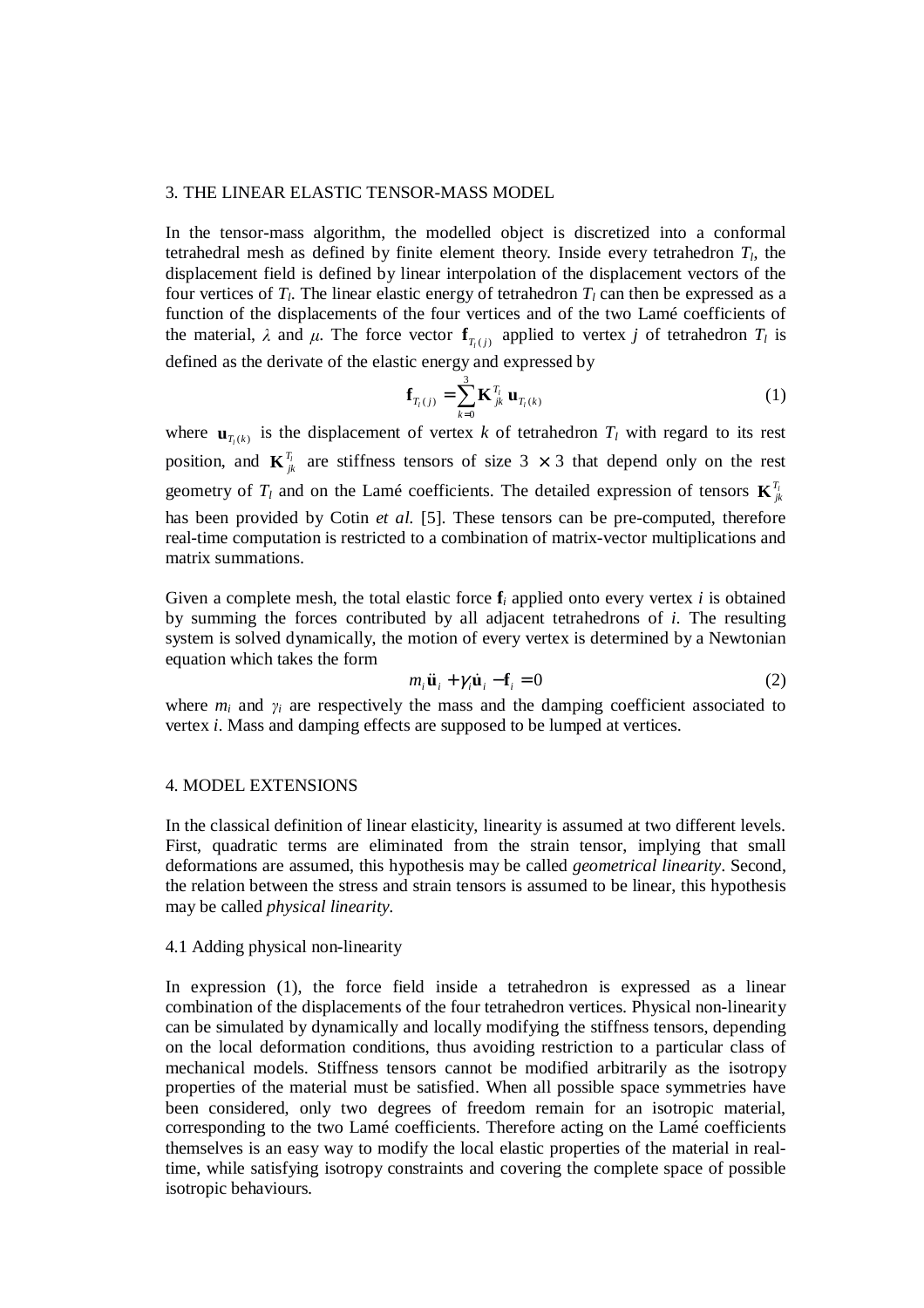Stiffness tensors  $\mathbf{K}_{jk}^{T_l}$  can be divided into two components proportional to  $\lambda$  and

$$
\mathbf{K}_{jk}^{T_l} = \lambda \mathbf{A}_{jk}^{T_l} + \mu \mathbf{B}_{jk}^{T_l}
$$
 (3)

where tensors  $\mathbf{A}_{jk}^{T_l}$  and  $\mathbf{B}_{jk}^{T_l}$  share the same properties as  $\mathbf{K}_{jk}^{T_l}$  and can still be precomputed. Then a non-linear expression can be computed under the form

$$
\mathbf{f}_{T_i(j)} = \sum_{k=0}^{3} \left( \mathbf{K}_{jk}^{T_i} + \delta \lambda(T_i) \mathbf{A}_{jk}^{T_i} + \delta \mu(T_i) \mathbf{B}_{jk}^{T_i} \right) \mathbf{u}_{T_i(k)}
$$
(4)

where  $\delta \lambda(T_l)$  and  $\delta \mu(T_l)$  are non-linear corrective functions.  $\delta \lambda$  and  $\delta \mu$  depend on the local deformation of the mesh element  $T_l$ . The choice for their expression as a function of the shape of a tetrahedron determines the type of non-linear law being simulated.

A quantification of the local mesh element deformation has to be used as an argument for  $\delta\lambda$  and  $\delta\mu$ . Different measures may be considered, including strain tensor invariants or tetrahedron shape measures. Because of the empirical nature of the method, the choice of a particular measure does not significantly affect the overall behaviour of the system. In this study, the *tetrahedron mean ratio* as defined by Liu and Joe [11] was used, mainly for computational speed concerns. Examples of possible behaviours that can be simulated using this technique have been described previously [12].

#### 4.2 Adding geometrical non-linearity

Picinbono *et al.* [10] introduced an extension of the tensor-mass algorithm that uses a non-linear Cauchy-Green strain tensor, while keeping physical linearity. The properties and overall structure of the algorithm remain unchanged, but the extension results in a number of additional terms in the expression of force **f***<sup>i</sup>*

$$
\mathbf{f}_{T_i(j)} = \sum_{k=0}^3 \mathbf{K}_{jk}^T \mathbf{u}_k + \sum_{k,m=0}^3 (\mathbf{u}_m \mathbf{u}_k^T) \mathbf{c}_{kmj}^T + \frac{1}{2} (\mathbf{u}_k \cdot \mathbf{u}_m) \mathbf{c}_{jkm}^T + 2 \sum_{k,m,n=0}^3 d_{kmnj}^T \mathbf{u}_n \mathbf{u}_m^T \mathbf{u}_k
$$
 (5)

where  $\mathbf{K}_{jk}^{T_l}$  are the stiffness tensors described in Section 3,  $\mathbf{c}_{jkm}^{T_l}$  are vectors and  $d_{jkmn}^{T_l}$ are scalars. All these parameters can be pre-computed as with the stiffness tensors.

A comparison between the linear model and the geometrically non-linear model in a simulation of compression of a three-dimensional model mesh is shown in Figure 1. As could be expected, the two models lie very close when deformations remain small, but differences arise and become overwhelming when deformations get larger.



*Figure 1. Forces in the simulated compression of a three-dimensional mesh computed by a linear elastic (blue) and a geometrically non-linear (red) tensor-mass model.*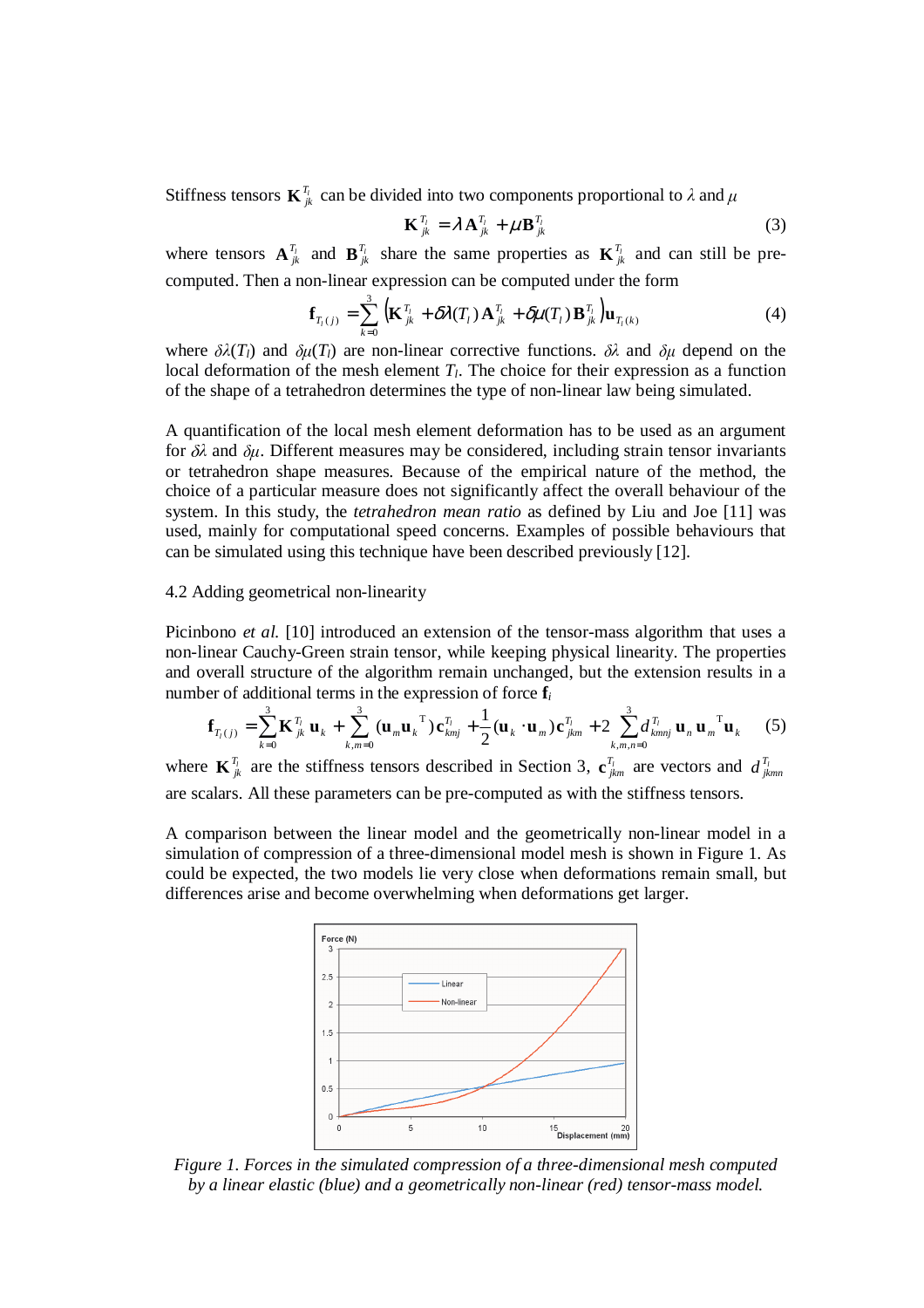The geometrically and physically non-linear models can easily be combined. Figure 2 compares the deformations observed in the compression of a three-dimensional model mesh for a physically non-linear model only (a) and for the combination of both models (b). Sensible differences can be noticed between the two deformed states, in particular for the mesh elements surrounding the compression hole. The linear model is known to produce shape distortions in cases where a part of an object undergoes a rotation [10], which is typically the case for these elements. The Cauchy-Green based model conserves surface shapes more truthfully and produces a more realistic behaviour.



*Figure 2. Deformation state of two models after compression has been applied onto one face of the top during 1.5 s with a velocity of 10 mm/s. a) Physically non-linear model only. b) Combination of physically and geometrically non-linear models.* 

# 4.3 Adding visco-elasticity

Visco-elasticity can be introduced into the tensor-mass model provided that viscous modelling be restricted to a simple linear relation. We introduced a viscous force that is proportional to the speed of deformation and to a viscosity coefficient  $\eta$ . The obtained expression for the force is

$$
\mathbf{f}_{T_i(j)}^{(v)} = \sum_{k=0}^{3} \mathbf{K}_{jk}^{T_i^{(v)}} \dot{\mathbf{u}}_{T_i(k)}
$$
(6)

where  $\mathbf{K}_{ik}^{T_l}$ <sup>(v)</sup> are 3 × 3 tensors depending only on the rest geometry of tetrahedron  $T_l$ and on the viscosity coefficient  $\eta$ , that still can be pre-computed.

The resulting visco-elastic model is a Voigt-Kelvin one, which does only provide approximate modelling of the properties of soft tissue. But when high computational speed is a top priority, this model is the very simplest that can be introduced into the tensor-mass framework. Integration of more advanced visco-elastic models appears to be more challenging and computationally expensive.

#### 5. EXPERIMENTAL VALIDATION

Experimental measurements were conducted to assess the suitability of these models to the simulation of biological soft tissue. A 2.4 mm diameter biopsy needle was mounted on a 5 lbs Totalcomp TMB-5 load cell. The needle could be moved vertically by a stepmotor whose velocity ranged from 2 to 10 mm/s. It was used to perforate a sample of deer liver placed in a container. The force modulus exerted onto the needle was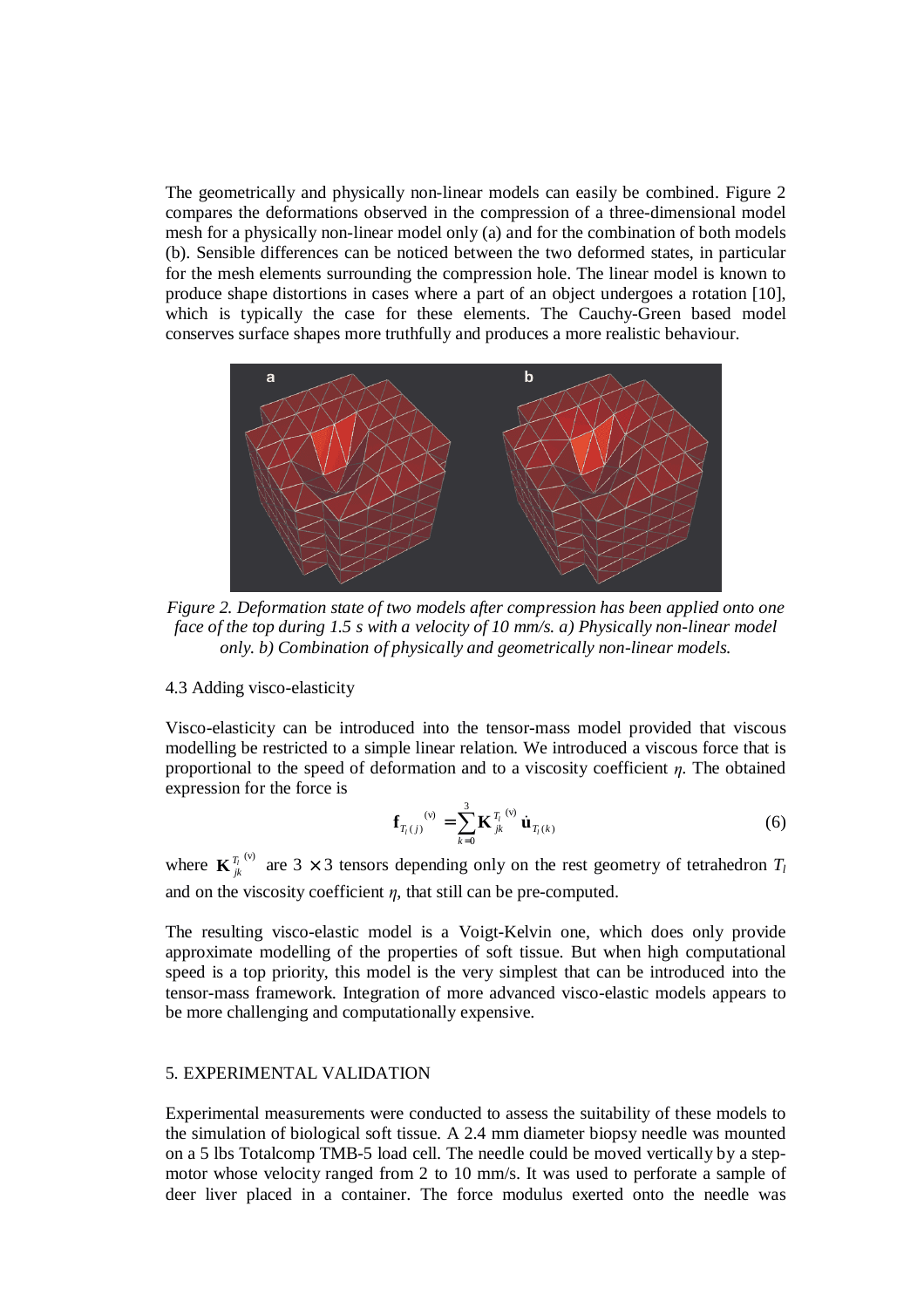acquired together with its position at a rate of 500 Hz by an A/D sampling board.

Results showed to be highly reproducible. For a given velocity, all force curves were very similar, independently of the position where the sample was reached or of the orientation of the sample. The point where membrane rupture occurred was variable, but this variability could not be linked to the behaviour before rupture.

Both models, whether geometrical non-linearity was included or not, were successfully able to reproduce experimental data for the different velocities that were tested (Figure 3). Numerical values to be used for the  $\delta \lambda$  and  $\delta \mu$  functions are lower for the geometrically non-linear model, since it produces a sharper growth in force by itself.



*Figure 3: Experimentally measured forces in the perforation of liver tissue by a biopsy needle compared to simulations. a) Five experimental curves measured for a needle speed of 2 mm/s, and simulated force by the physically non-linear model. b) Three experimental curves measured for different needle speeds, and the corresponding simulated forces by the physically and geometrically non-linear model.* 

## 6. COMPUTATIONAL SPEED

Computational time required by these algorithms increases linearly with the number of mesh elements. The physically non-linear model needs 7-fold more time than the linear elastic model, and addition of geometrical non-linearity increases time by another factor 7. On a 1 GHz Pentium III processor, an iteration rate of 50 Hz could be achieved with meshes of up to 17000 tetrahedrons for the linear elastic model, 2500 tetrahedrons for the physically non-linear algorithm, and 350 tetrahedrons for the full algorithm.

Efficiency of the non-linear algorithms can be improved by making use of a nonlinearity threshold. In typical applications, high deformations are limited to small areas of the mesh while most mesh elements are only slightly deformed. The linear model is sufficient for small deformations, so by leaving aside the non-linear terms for elements whose deformation is smaller than a given threshold value, the computational load can be focused onto the limited number of mesh elements that bring the key contribution.

## 7. DISCUSSION AND CONCLUSION

The main drawback of the full non-linear tensor-mass model lies in its low computational speed. In the present state, performance is not good enough to allow its